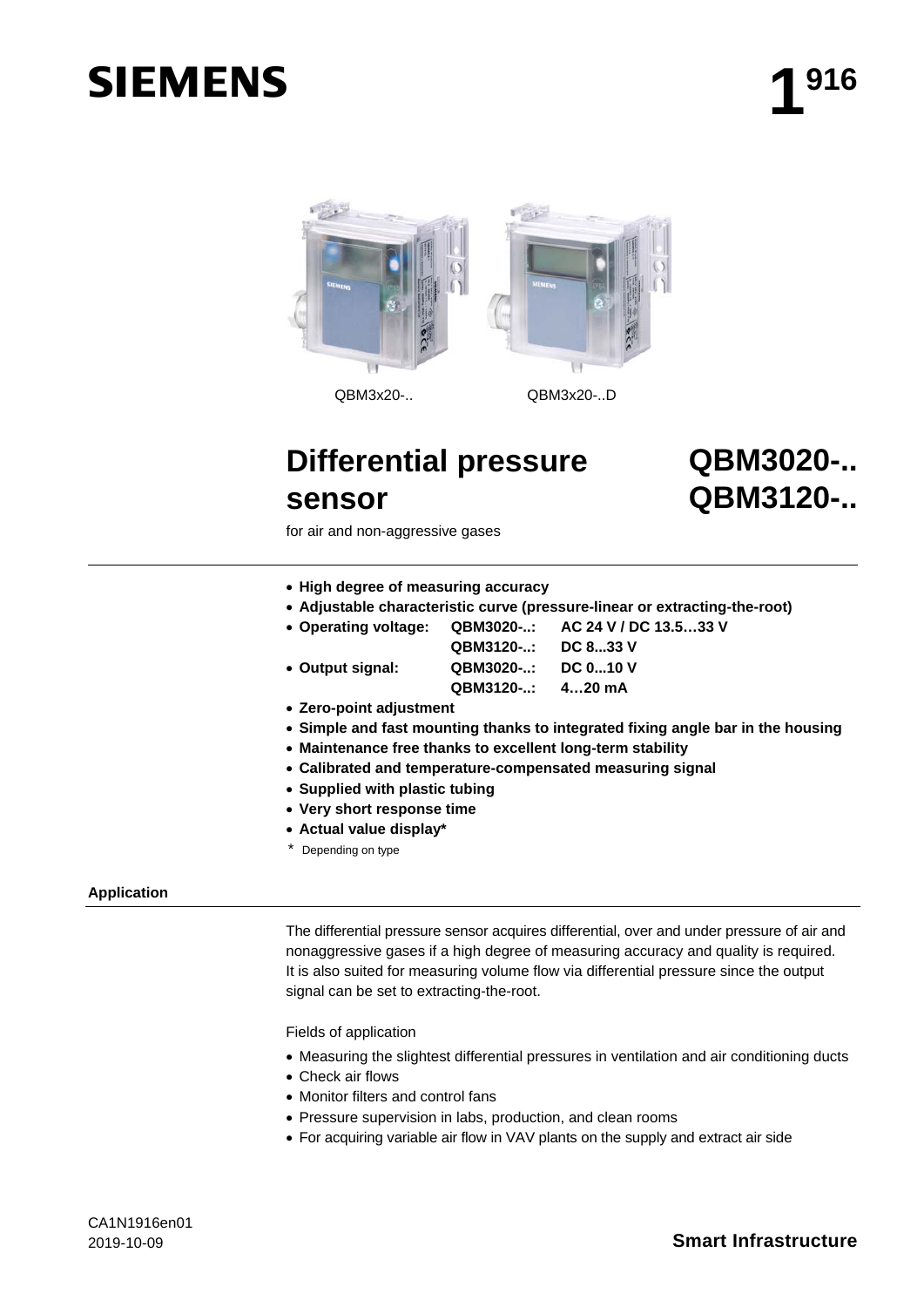<span id="page-1-0"></span>

| <b>Type summary</b> |  |  |
|---------------------|--|--|
|---------------------|--|--|

| Type (ASN)               | <b>Product number (SSN)</b> | <b>Pressure measuring ranges</b> |                                   | <b>Output signal</b> |
|--------------------------|-----------------------------|----------------------------------|-----------------------------------|----------------------|
|                          |                             | <b>Standard</b>                  | End value can be set <sup>2</sup> |                      |
| QBM3020-1U               | S55720-S233                 | $-50+50$ Pa                      | $\pm$ (3050) Pa                   | DC 010 V             |
| QBM3020-1                | S55720-S234                 | 0100 Pa                          | 50100 Pa                          | DC 010 V             |
| QBM3020-3                | S55720-S235                 | 0300 Pa                          | 100300 Pa                         | DC 010 V             |
| QBM3020-5                | S55720-S236                 | 0500 Pa                          | 300500 Pa                         | DC 010 V             |
| QBM3020-10               | S55720-S237                 | 01000 Pa                         | 5001000 Pa                        | DC 010 V             |
| QBM3020-25               | S55720-S238                 | 02500 Pa                         | 16002500 Pa                       | DC 010 V             |
| QBM3020-1D <sup>1</sup>  | S55720-S239                 | 0100 Pa                          | 50100 Pa                          | DC 010 V             |
| QBM3020-3D <sup>1</sup>  | S55720-S240                 | 0300 Pa                          | 100300 Pa                         | DC 010 V             |
| QBM3020-5D <sup>1</sup>  | S55720-S241                 | 0500 Pa                          | 300500 Pa                         | DC 010 V             |
| QBM3020-10D <sup>1</sup> | S55720-S242                 | 01000 Pa                         | 5001000 Pa                        | DC 010 V             |
| QBM3020-25D <sup>1</sup> | S55720-S243                 | 02500 Pa                         | 16002500 Pa                       | DC 010 V             |
| QBM3120-1U               | S55720-S442                 | $-50+50$ Pa                      | $± (3050)$ Pa                     | $420$ mA             |
| QBM3120-1                | S55720-S443                 | 0100 Pa                          | 50100 Pa                          | $420$ mA             |
| QBM3120-3                | S55720-S444                 | 0300 Pa                          | 100300 Pa                         | $420$ mA             |
| QBM3120-5                | S55720-S445                 | 0500 Pa                          | 300500 Pa                         | $420$ mA             |
| QBM3120-10               | S55720-S446                 | 01000 Pa                         | 5001000 Pa                        | $420$ mA             |
| QBM3120-25               | S55720-S447                 | 02500 Pa                         | 16002500 Pa                       | $420$ mA             |
| QBM3120-1D <sup>1</sup>  | S55720-S448                 | 0100 Pa                          | 50100 Pa                          | $420$ mA             |
| QBM3120-3D <sup>1</sup>  | S55720-S449                 | 0300 Pa                          | 100300 Pa                         | $420$ mA             |
| QBM3120-5D <sup>1</sup>  | S55720-S450                 | 0500 Pa                          | 300500 Pa                         | 420 mA               |
| QBM3120-10D <sup>1</sup> | S55720-S451                 | 01000 Pa                         | 5001000 Pa                        | $420$ mA             |
| QBM3120-25D <sup>1</sup> | S55720-S452                 | $02500$ Pa                       | 16002500 Pa                       | 420 mA               |

**<sup>1</sup>** Type with digital display (in Pa)

**<sup>2</sup>**Relevant for application using extracting-the-root characteristic

Conversion

100 Pa = 1 hPa = 1 mbar)

# **Ordering and delivery**

When ordering a differential pressure sensor, please specify the quantity, type, and product name.

# **Example**

| Type (ASN) | <b>Product number (SSN)</b> | <b>Product designation</b>    |
|------------|-----------------------------|-------------------------------|
| QBM3020-3  | S55720-S235                 | Differential pressure sensor. |

The differential pressure sensor is supplied with 2-meter plastic tubing. Additional accessories may be ordered separately.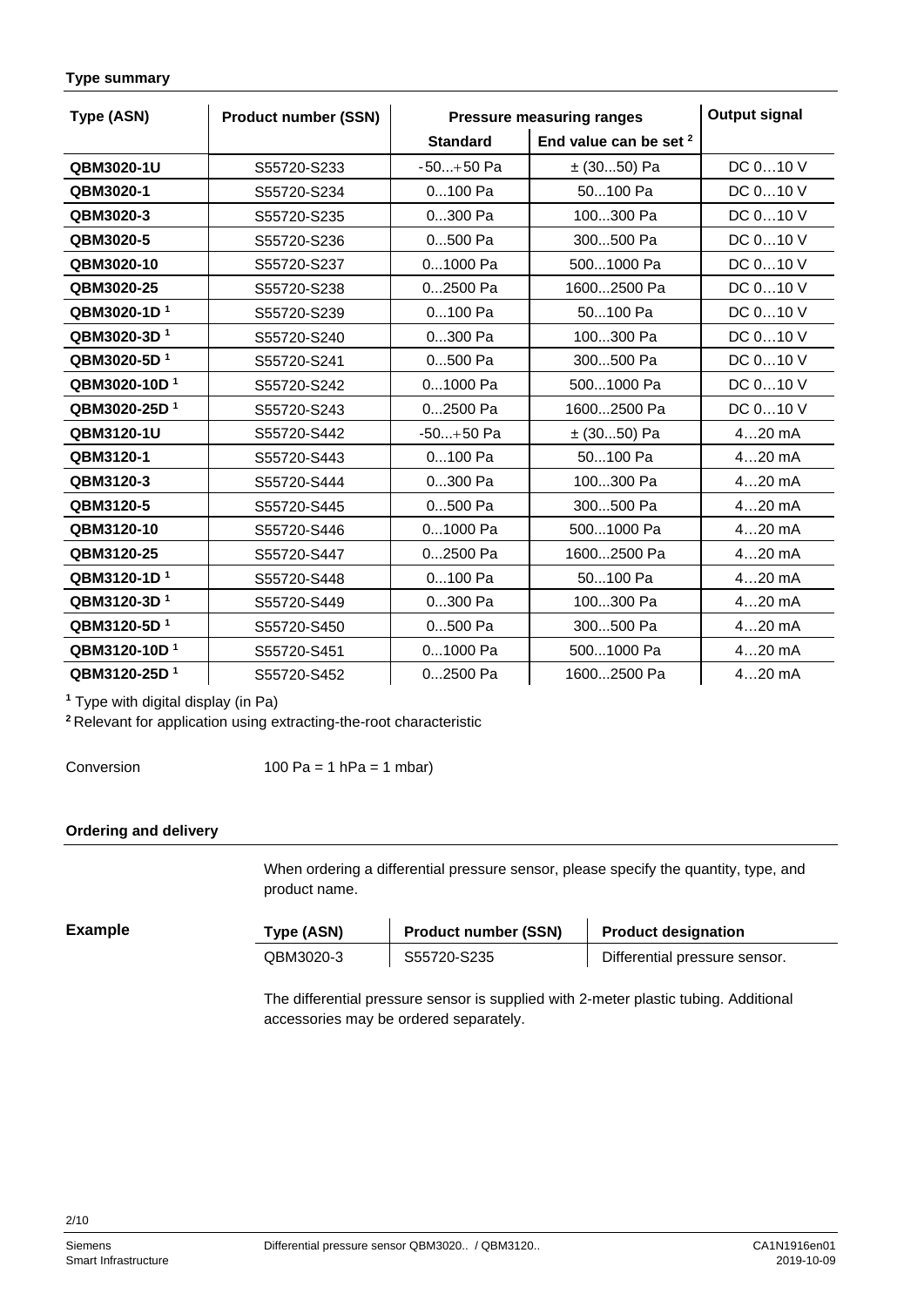Additional sets of air duct probes are available depending on measuring requirements. Various mounting brackets are also available depending on installation location.

| Type    | Name                                                                                      | Data sheet        |
|---------|-------------------------------------------------------------------------------------------|-------------------|
| AQB2000 | Mounting bracket, for mounting sensors in isolated air<br>ducts                           | N <sub>1590</sub> |
| AQB21.2 | Top hat rail adapters (5 pieces) for DIN top hat rails,<br>HT 35-7.5                      | N <sub>1590</sub> |
| FK-PZ1  | Air duct probe, short, stainless steel, with elastic lead-<br>through                     | N <sub>1589</sub> |
| FK-PZ2  | Air duct probe, long, aluminum, with orifice plates for<br>precise measuring requirements | N <sub>1589</sub> |

#### **Mode of operation**

The sensor acquires the differential pressure using a silicon rubber membrane and ceramic bar. Depending on the type of sensor, the sensor generates a linear or extracting-the-root signal DC 0...10 V with the QBM3020-.. or 4...20 mA with the QBM3120-.. which is calibrated and compensated for temperature.

The individual adjustment of the pressure measurement range for extracting-the-root sensors is done by means of a potentiometer.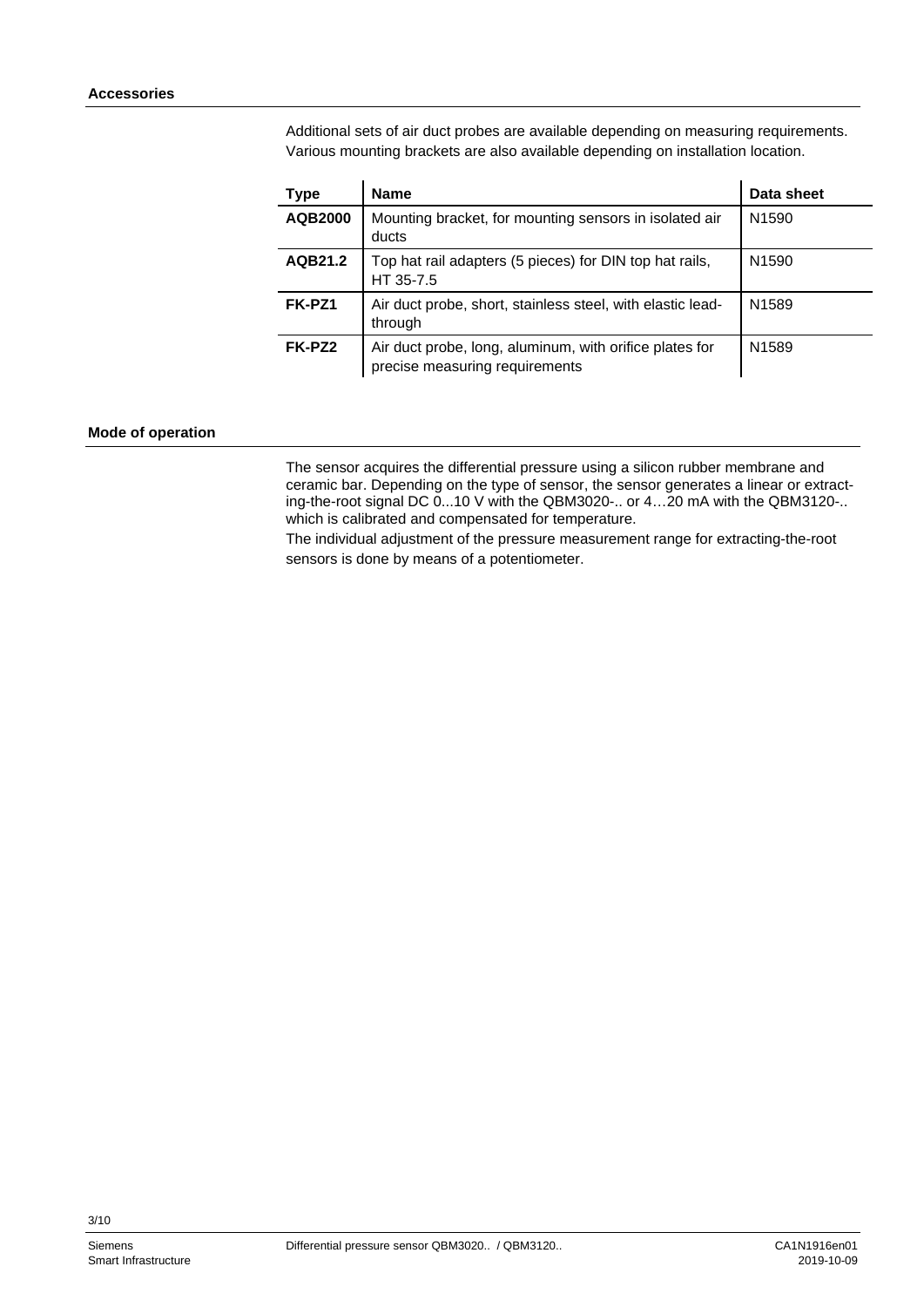The differential pressure sensor consists of:

- Sensor housing with mounting bracket, cable entry, and removable snap-on cover with safety screw
- Pressure chamber with membrane and ceramic lever
- PCB with terminal connections, DIP switch to switch the characteristic curve (see Commissioning notes) and potentiometer for optional end value setting on extractingthe-root characteristic (0…10 V output or 4…20 mA output respectively)
- LCD on QBM3020..D and on QBM3120-..D
- Zero-point adjustment button to compensate for mounting position (see "Commissioning notes")

<span id="page-3-0"></span>**Display, setting and connection elements**



*Key*

- 1 Cable entry gland Pg 11 with cable strain relief
- 2 Push-button for zero-point adjustment
- 3 LCD (**QBM3020-..D** and **QBM3120-..D**), to digitally display the sensor signal in Pascal
- 4 DIP switch to change the characteristic (see ["Set characteristic curve](#page-5-0) under "Commissioning notes")
- 5 Connection nipples (see "Mounting notes")
- 6 Potentiometer to set amplification at extracting-the-root output characteristic
- 7 Terminal block
- 8 Safety screw for hinged cover
- 9 LED for zero-point adjustment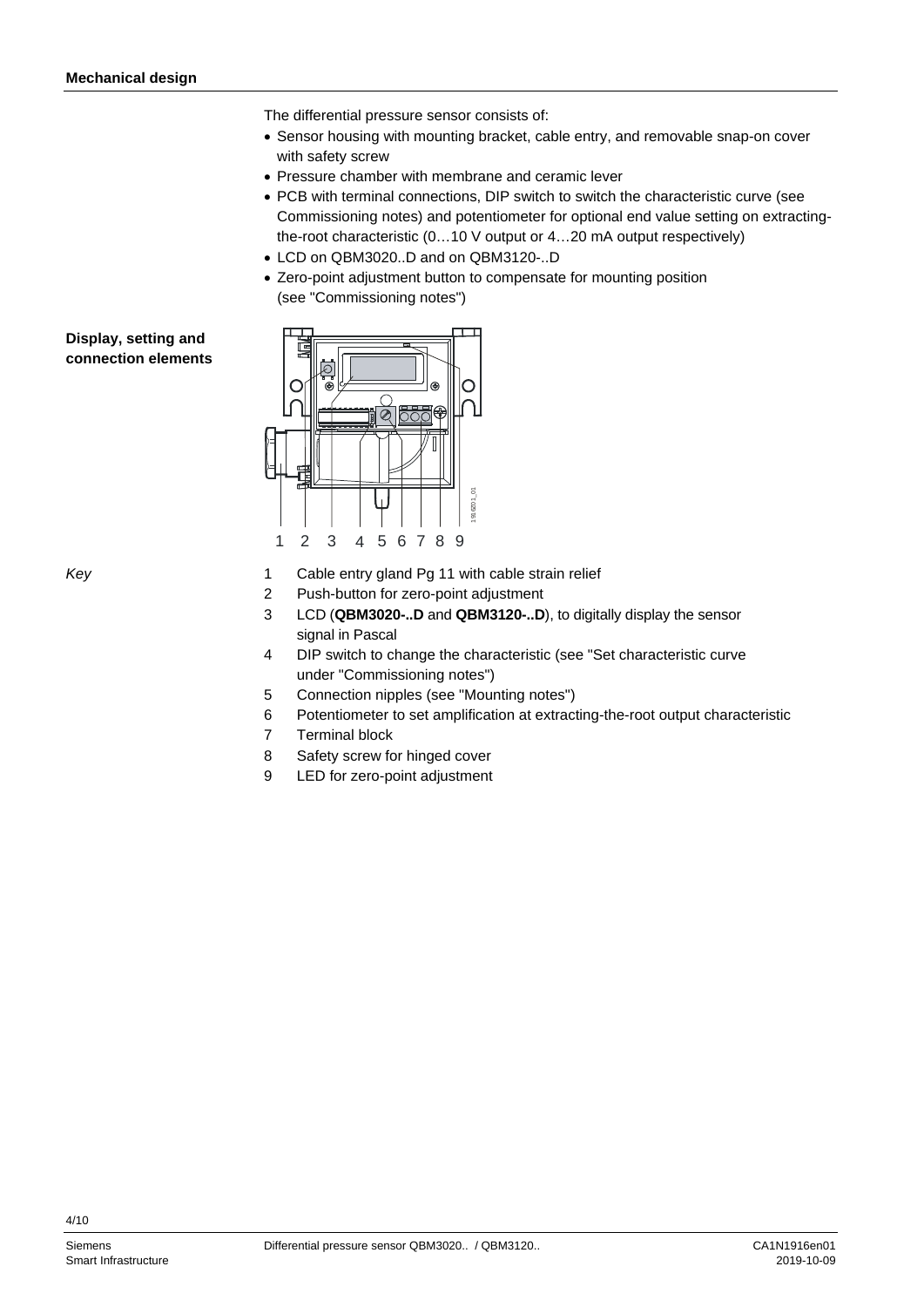The transformer used must be suited for safety extra low voltage (SELV) when using an AC power supply. It must have separate windings and be designed for 100 % duty. Transformer size and fuse must comply with local safety regulations. Observe maximum permissible cable lengths.

If cable lengths exceed 50 meters and run parallel to the mains cables: Use shielded cables!

#### **Mounting and Installation notes**

The differential pressure sensor is suited for direct mounting on air ducts, walls, ceilings, or in control panels.

The supplied 2 meter plastic tubing can be modified to the duct connection on the plant. To achieve the housing protective class indicated under "Technical data", the differential pressure sensors must be mounted with the pressure nipple facing down. In addition, they should be higher than the air duct probes.

**If the pressure connection nipples point upward or are at a lower level than the air duct probes, condensation can collect inside the sensor, causing damage to the device. Caution**

**Note**

The pressure tubing for the sensor nipples are connected as follows to the differential pressure sensors:

| On the air duct side                               | On the pressure sensor side            |
|----------------------------------------------------|----------------------------------------|
| Tubing with higher pressure side<br>(lower vacuum) | Connect to pressure nipple "P1" or "+" |
| Tubing with lower pressure side<br>(higher vacuum) | Connect to pressure nipple "P2" or "-" |

The sensor is supplied with mounting instructions.

For detailed information on installation and mounting position, refer to the **Sensor In**[stallation Guide](http://www.siemens.com/bt/file?soi=A6V10366334) in BT download center.

**Caution**

- Power supply by SELV or class 2 power supply with limited output of 15 W or less (UL requirement)
- Use only copper wiring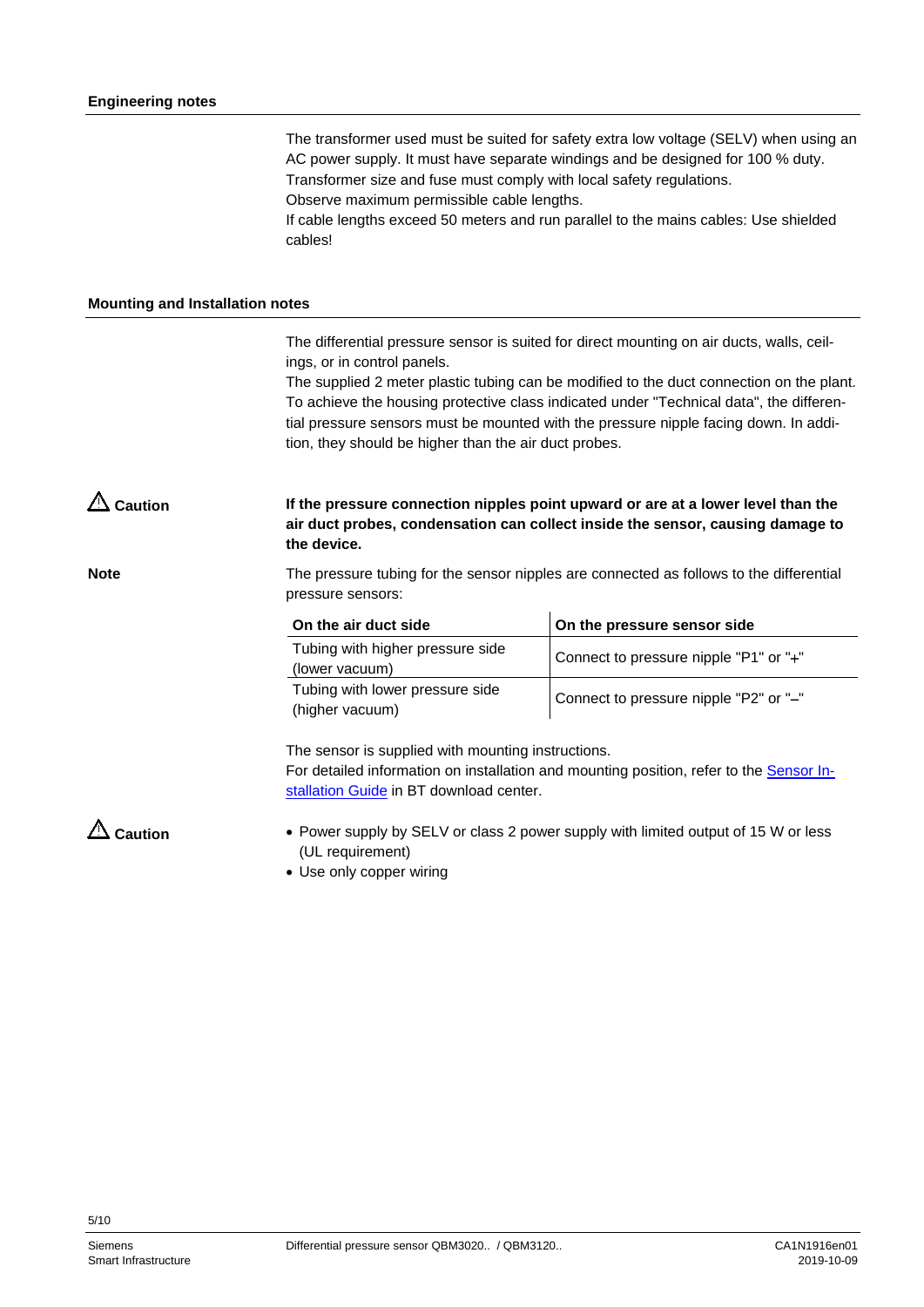#### **Commissioning notes**

<span id="page-5-0"></span>

| $\sqrt{2}$ Caution       | The values indicated under "Technical data" apply only to vertically mounted differential<br>pressure sensors (connection nipples pointing down).                                                                                                                                                                                                                                                                                                                                        |                                             |  |
|--------------------------|------------------------------------------------------------------------------------------------------------------------------------------------------------------------------------------------------------------------------------------------------------------------------------------------------------------------------------------------------------------------------------------------------------------------------------------------------------------------------------------|---------------------------------------------|--|
| Sensor calibration       | Value deviations are possible for <b>horizontal mounting</b> (housing cover on top or bottom).<br>These deviations can be compensated for by using the zero-point adjustment. See<br>"Zero-point adjustment" below.                                                                                                                                                                                                                                                                      |                                             |  |
| Set characteristic curve | The settings of the characteristic curve (pressure-linear / extracting-the-root) using a<br>DIP switch.                                                                                                                                                                                                                                                                                                                                                                                  |                                             |  |
|                          | <b>DIP switch</b>                                                                                                                                                                                                                                                                                                                                                                                                                                                                        | <b>Characteristic curve</b>                 |  |
|                          | $\blacksquare$                                                                                                                                                                                                                                                                                                                                                                                                                                                                           | Pressure-linear characteristic<br>curve     |  |
|                          | $\blacksquare$                                                                                                                                                                                                                                                                                                                                                                                                                                                                           | Extracting-the-root characteristic<br>curve |  |
|                          | * Factory setting                                                                                                                                                                                                                                                                                                                                                                                                                                                                        |                                             |  |
| Zero-point adjustment    | See also Display, setting and connection elements                                                                                                                                                                                                                                                                                                                                                                                                                                        |                                             |  |
|                          | Wiring connection terminals – Do not connect pressure tubing at this time.<br>1.<br>2. Press the zero-point adjustment button for more than 2 seconds until the LED briefly<br>lights up. The zero-point adjustment is additionally indicated on types with LCDs<br>with "0 Pa".<br>A menu opens if you press the zero-point button for less than 2 seconds on LCD<br>types. It closes automatically by multiple presses or a waiting period of 8 seconds.<br>3. Connect pressure tubing |                                             |  |

# **Disposal**



The device is considered electrical and electronic equipment for disposal in terms of the applicable European Directive and may not be disposed of as domestic garbage.

- Dispose of the device via the channels provided for this purpose.
- Comply with all local and currently applicable laws and regulations.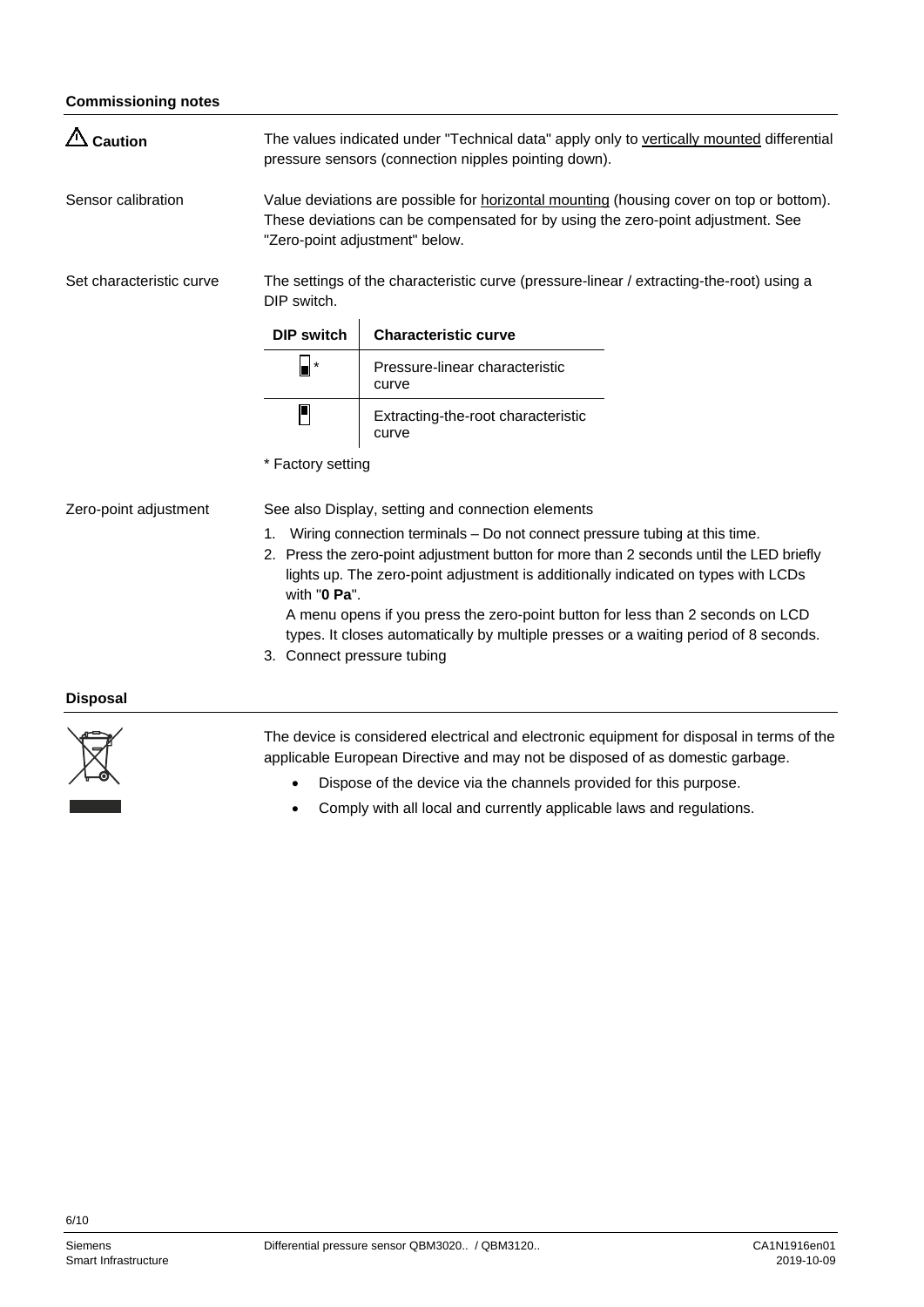# **Technical data**

| <b>Electrical interface</b> | Power supply                                         | Safety extra low voltage (SELV/PELV)                                                          |
|-----------------------------|------------------------------------------------------|-----------------------------------------------------------------------------------------------|
|                             |                                                      | or class 2 (UL)                                                                               |
| QBM3020-                    | Operating voltage                                    | AC 24 V ± 15 %, 50/60 Hz or DC 13.533 V                                                       |
| 3-wire connection           | Power consumption                                    | < 0.5 VA                                                                                      |
|                             | Current draw                                         | $< 10 \text{ mA}$                                                                             |
|                             | External supply line protection                      | Fuse slow max. 10 A                                                                           |
|                             |                                                      | or                                                                                            |
|                             |                                                      | Circuit breaker max. 13 A                                                                     |
|                             |                                                      | Characteristic B, C, D according to EN 60898                                                  |
|                             |                                                      | or                                                                                            |
|                             |                                                      | Power source with current limitation of max. 10 A                                             |
|                             | Output voltage                                       | DC 0 10 V                                                                                     |
|                             | Burden (RLoad)                                       | $>10 k\Omega$                                                                                 |
|                             | Output                                               | Not galvanically separated, 3-wire connection,                                                |
|                             |                                                      | short-circuit proof, protected against reverse                                                |
|                             |                                                      | polarity                                                                                      |
| QBM3120-                    | Operating voltage                                    | DC 833 V                                                                                      |
| 2-wire connection           | for ohm loads of up to 500 $\Omega$                  | DC 1833 V                                                                                     |
|                             | Power consumption                                    | < 0.7 VA                                                                                      |
|                             | Current draw                                         | 420 mA                                                                                        |
|                             | Output                                               | 420 mA                                                                                        |
|                             |                                                      | R <sub>Load</sub> < $\frac{\text{Supply Voltage} - 8 \text{ V}}{0.02 \text{ A}}$ [ $\Omega$ ] |
|                             |                                                      | 2-wire technology (inherently short-circuit proof<br>and reversed polarity protected)         |
| <b>Functional data</b>      | Measuring range                                      | Refer to "Type summary"                                                                       |
|                             | Sensing element                                      | Piezo-resistive (silicone membrane, ceramic bar)                                              |
|                             | Measuring accuracy at recommended mount-             | $(FS = Full Scale)$                                                                           |
|                             | ing position and 20 °C ambient temperature           |                                                                                               |
|                             | for QBM3x20-10, -10D, -25, -25D                      |                                                                                               |
|                             | - Zero point, end value                              | <±0.7 % FS                                                                                    |
|                             | - Sum from linearity, reproducible and               | $<\pm 0.6$ % FS                                                                               |
|                             | hysteresis                                           |                                                                                               |
|                             | - TC zero point                                      | $< \pm 0.04$ % FS/°C                                                                          |
|                             | - TC sensitivity                                     | <±0.02 % FS/°C                                                                                |
|                             | for QBM3x20-5, -5D<br>- Zero point, end value        | $<\pm 0.7$ % FS                                                                               |
|                             | - Sum from linearity, reproducible and               | $<\pm 1$ % FS                                                                                 |
|                             | hysteresis                                           |                                                                                               |
|                             | - TC zero point                                      | $<±0.04$ % FS/°C                                                                              |
|                             | - TC sensitivity                                     | <±0.05 % FS/°C                                                                                |
|                             | for QBM3x20-3. -3D                                   |                                                                                               |
|                             | - Zero point, end value                              | $<\pm 0.7$ % FS                                                                               |
|                             | - Sum from linearity, reproducible and<br>hysteresis | $<\pm 1$ % FS                                                                                 |
|                             | - TC zero point                                      | <±0.05 % FS/°C                                                                                |
|                             | - TC sensitivity                                     | <±0.05 % FS/°C                                                                                |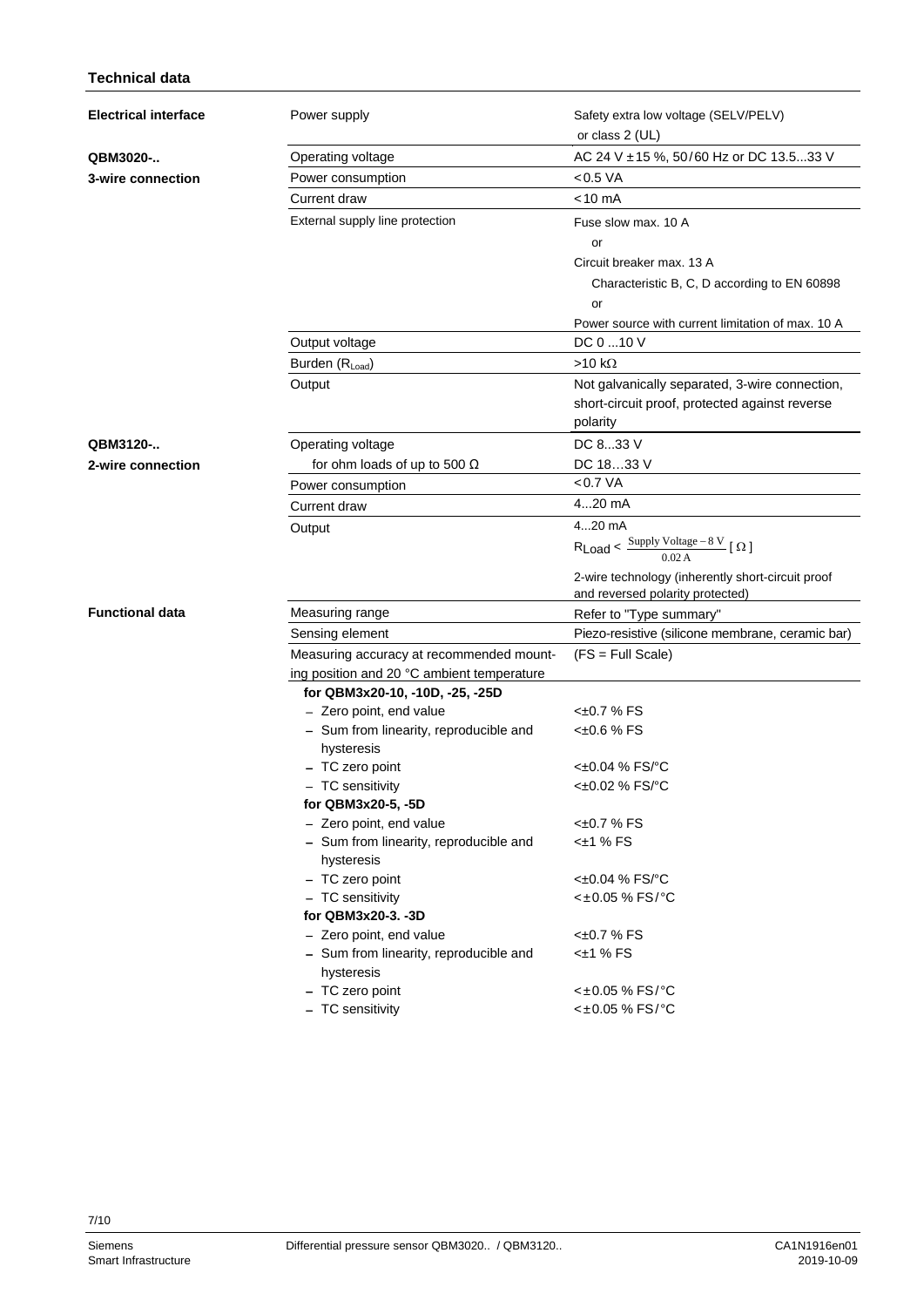|                                       | for QBM3x20-1U, -1, -1D                                                                                                                                                                                                              |                                                    |  |
|---------------------------------------|--------------------------------------------------------------------------------------------------------------------------------------------------------------------------------------------------------------------------------------|----------------------------------------------------|--|
|                                       | - Zero point, end value                                                                                                                                                                                                              | <±1 % FS                                           |  |
|                                       | - Sum from linearity, reproducible and                                                                                                                                                                                               | $<\pm 1$ % FS                                      |  |
|                                       | hysteresis                                                                                                                                                                                                                           | $<\pm 0.1$ % FS/°C                                 |  |
|                                       | - TC zero point                                                                                                                                                                                                                      |                                                    |  |
|                                       | - TC sensitivity                                                                                                                                                                                                                     | <±0.06 % FS/°C                                     |  |
|                                       | Long-term stability                                                                                                                                                                                                                  | $±1,0\%$ FS as per DIN IEC 60770                   |  |
|                                       | Response time                                                                                                                                                                                                                        | $<$ 20 ms                                          |  |
|                                       | Load change                                                                                                                                                                                                                          | <10 Hz                                             |  |
|                                       | Tolerable overload on one side                                                                                                                                                                                                       |                                                    |  |
|                                       | At P1                                                                                                                                                                                                                                | 5,000 Pa                                           |  |
|                                       |                                                                                                                                                                                                                                      | (10,000 Pa for types QBM3x20-5, -10, -25)          |  |
|                                       | At P <sub>2</sub>                                                                                                                                                                                                                    | 400 Pa                                             |  |
|                                       | Rupture pressure                                                                                                                                                                                                                     |                                                    |  |
|                                       | 070 °C                                                                                                                                                                                                                               | 1.5 $\times$ overload                              |  |
|                                       | at room temperature                                                                                                                                                                                                                  | $2 \times$ overload                                |  |
|                                       | Display (on QBM3020-D only)                                                                                                                                                                                                          | LCD, 2-line, 8 position each, alphanumeric,        |  |
|                                       |                                                                                                                                                                                                                                      | not background lit                                 |  |
|                                       | Display of                                                                                                                                                                                                                           | Differential pressure in Pa                        |  |
|                                       | Media                                                                                                                                                                                                                                | Air and non-aggressive gases                       |  |
|                                       | Admissible medium temperature                                                                                                                                                                                                        | $070$ °C                                           |  |
|                                       | Maintenance                                                                                                                                                                                                                          | Maintenance free                                   |  |
| Degree of protection                  | Protection degree of housing                                                                                                                                                                                                         | IP54 according to EN 60529                         |  |
|                                       | Protection class                                                                                                                                                                                                                     | III according to EN 60730-1                        |  |
| Connections                           | Electrical connection                                                                                                                                                                                                                |                                                    |  |
|                                       | Screw terminals for                                                                                                                                                                                                                  | Max. 1.5 mm <sup>2</sup> (wire or stranded wire)   |  |
|                                       | cable lead                                                                                                                                                                                                                           | Cable gland entry Pg 11                            |  |
|                                       | Pressure connection                                                                                                                                                                                                                  | PVC nipples $\varnothing$ 6.2 mm                   |  |
| <b>Environmental conditions</b>       | Permissible ambient temperature                                                                                                                                                                                                      |                                                    |  |
|                                       | Operation                                                                                                                                                                                                                            | $070$ °C                                           |  |
|                                       | Transport and storage                                                                                                                                                                                                                | –25…+70 °C                                         |  |
|                                       | Permissible ambient humidity                                                                                                                                                                                                         | <90 % r. F. (without condensation)                 |  |
| <b>Standards, directives and</b>      | Product standard                                                                                                                                                                                                                     | EN 61326-2-3:2013                                  |  |
| approvals                             |                                                                                                                                                                                                                                      | Electrical equipment for measurement, control      |  |
|                                       |                                                                                                                                                                                                                                      | and laboratory use. EMC requirements. Gen-         |  |
|                                       |                                                                                                                                                                                                                                      | eral requirements                                  |  |
|                                       | Electromagnetic compatibility (Applications)                                                                                                                                                                                         | For use in residential, commerce, light-industrial |  |
|                                       |                                                                                                                                                                                                                                      | and industrial environments                        |  |
|                                       | EAC conformity                                                                                                                                                                                                                       | Eurasia conformity                                 |  |
|                                       | EU Conformity (CE)                                                                                                                                                                                                                   | CE1T1910xx_01 <sup>*</sup>                         |  |
|                                       | <b>RCM Conformity</b>                                                                                                                                                                                                                | CE1T1910en_C1"                                     |  |
|                                       | $\mathbf{w}^{\mathrm{ns}}$                                                                                                                                                                                                           | UL 60730-1 / UL 60730-2-6                          |  |
|                                       |                                                                                                                                                                                                                                      | http://ul.com/database                             |  |
| <b>Environmental</b><br>compatibility | The product environmental declaration CE1E1916 <sup>*</sup> contains data on environmentally compatible<br>product design and assessments (RoHS compliance, materials composition, packaging, envi-<br>ronmental benefit, disposal). |                                                    |  |
| <b>Dimensions (weight)</b>            | Weight (with packaging), without display                                                                                                                                                                                             | 0.183 kg                                           |  |
|                                       | Weight (with packaging), with display                                                                                                                                                                                                | 0.196 kg                                           |  |

\*) The documents can be downloaded fro[m http://siemens.com/bt/download.](http://siemens.com/bt/download)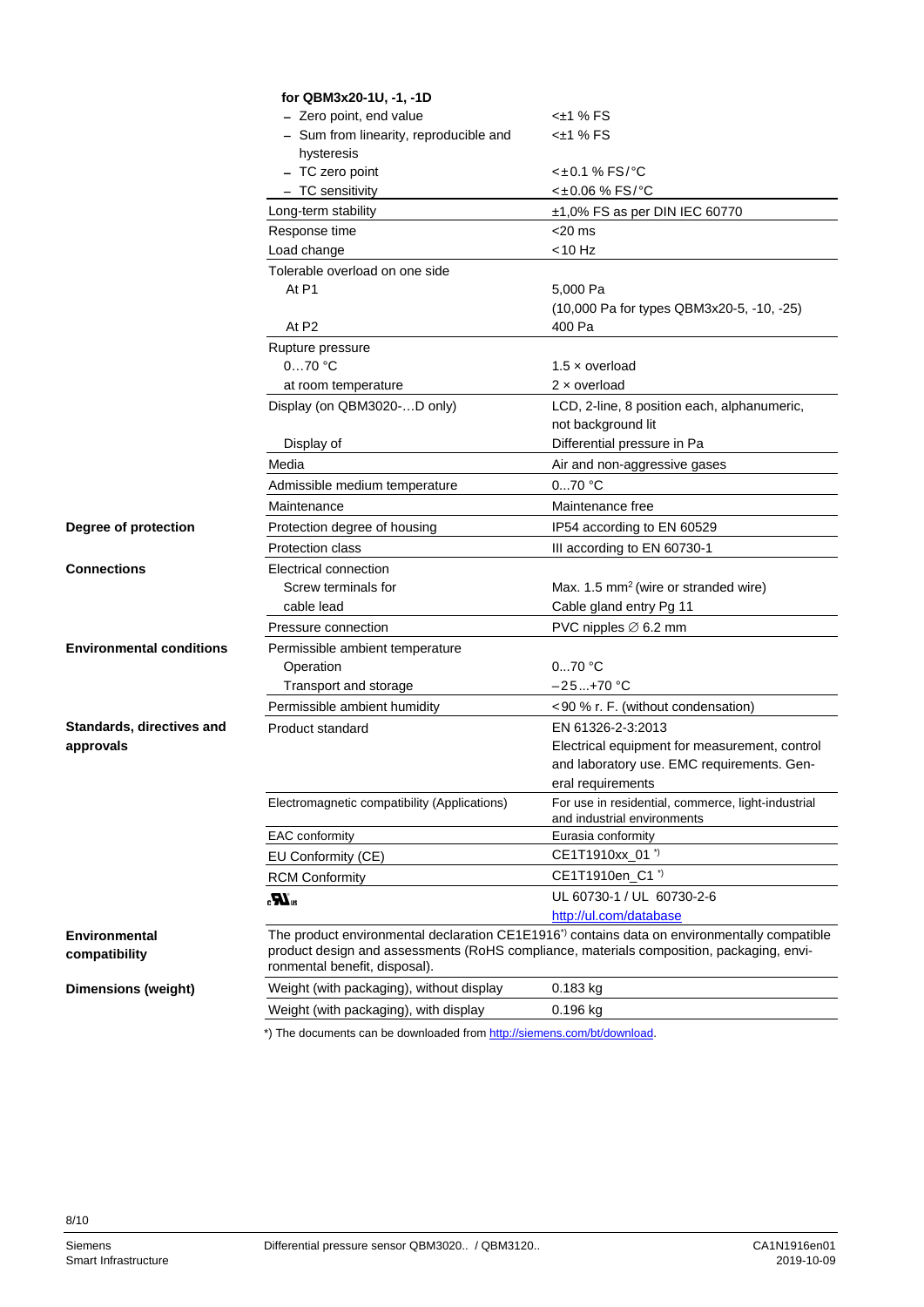#### **Connection terminals**

QBM3020-xx



G (+) Operating voltage AC 24 V or DC 13.5...33 V<br>M (0) GND, measuring neutral

M  $(0)$  GND, measuring neutral<br>U  $(7)$  Measuring signal DC 0...

Measuring signal DC 0...10 V

QBM3120-xx



G  $(+)$  Supply voltage DC 8...33 V<br> $I(7)$  Measuring signal DC 4...20

Measuring signal DC 4...20 mA

#### **Dimensions**



Dimensions in mm